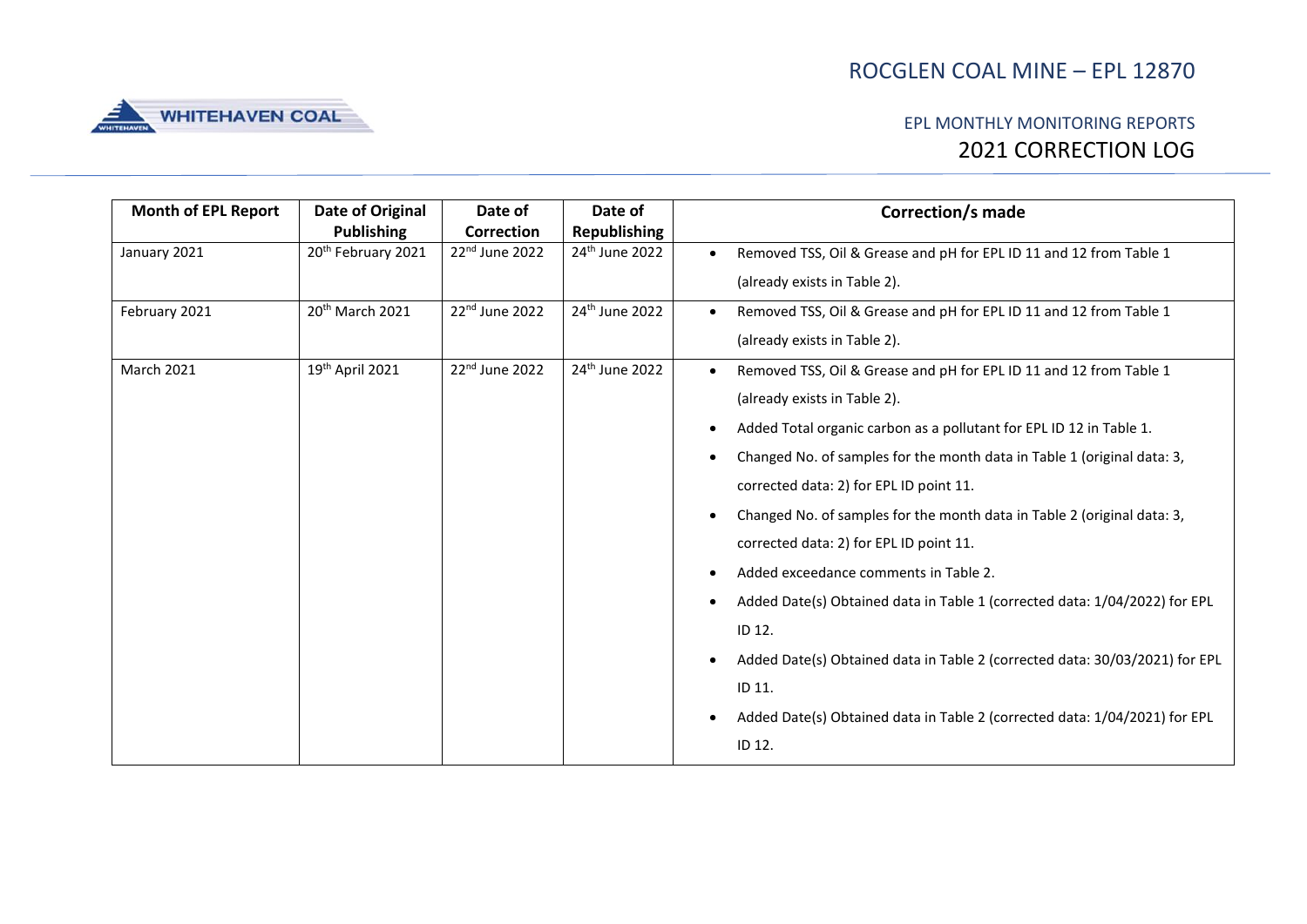

|            |               |                |                            | Added Date(s) Obtained data in Table 3 (corrected data: 30/03/2021) for EPL<br>ID 16.<br>Added Date(s) Sampled data in Table 3 (corrected data: 22/03/2021) for EPL<br>ID 16.<br>Added No. of samples for month data in Table 3 (corrected data: 1) for EPL ID<br>16.<br>Removed comments from Table 2 (original data: As above).                                                                                                                                                                                                                                                                                                                                                                                                                                                                                                                          |
|------------|---------------|----------------|----------------------------|------------------------------------------------------------------------------------------------------------------------------------------------------------------------------------------------------------------------------------------------------------------------------------------------------------------------------------------------------------------------------------------------------------------------------------------------------------------------------------------------------------------------------------------------------------------------------------------------------------------------------------------------------------------------------------------------------------------------------------------------------------------------------------------------------------------------------------------------------------|
| April 2021 | 19th May 2021 | 22nd June 2022 | 24 <sup>th</sup> June 2022 | Removed TSS, Oil & Grease and pH for EPL ID 11 and 12 from Table 1<br>$\bullet$<br>(already exists in Table 2).<br>Added Total organic carbon as a pollutant for EPL ID 12 in Table 1.<br>Changed No. of samples for the month data in Table 1 (original data: 3,<br>corrected data: 2) for EPL ID 11.<br>Changed No. of samples for the month data in Table 2 (original data: 2,<br>corrected data: 0) EPL ID 12.<br>Removed Total organic carbon and Conductivity data in Table 1 for EPL ID 12<br>as it was duplicated from previous month.<br>Added 100%ile limits in Table 2 for EPL ID 11.<br>Moved Max or only value data in Table 2 for EPL ID 11 into the Min Value<br>column (data moved: TSS 46, Oil & Grease <5, pH 8.09).<br>Added new Max or only value data in Table 2 (corrected data: TSS 76, Oil &<br>Grease <5, pH 8.12) for EPL ID 11. |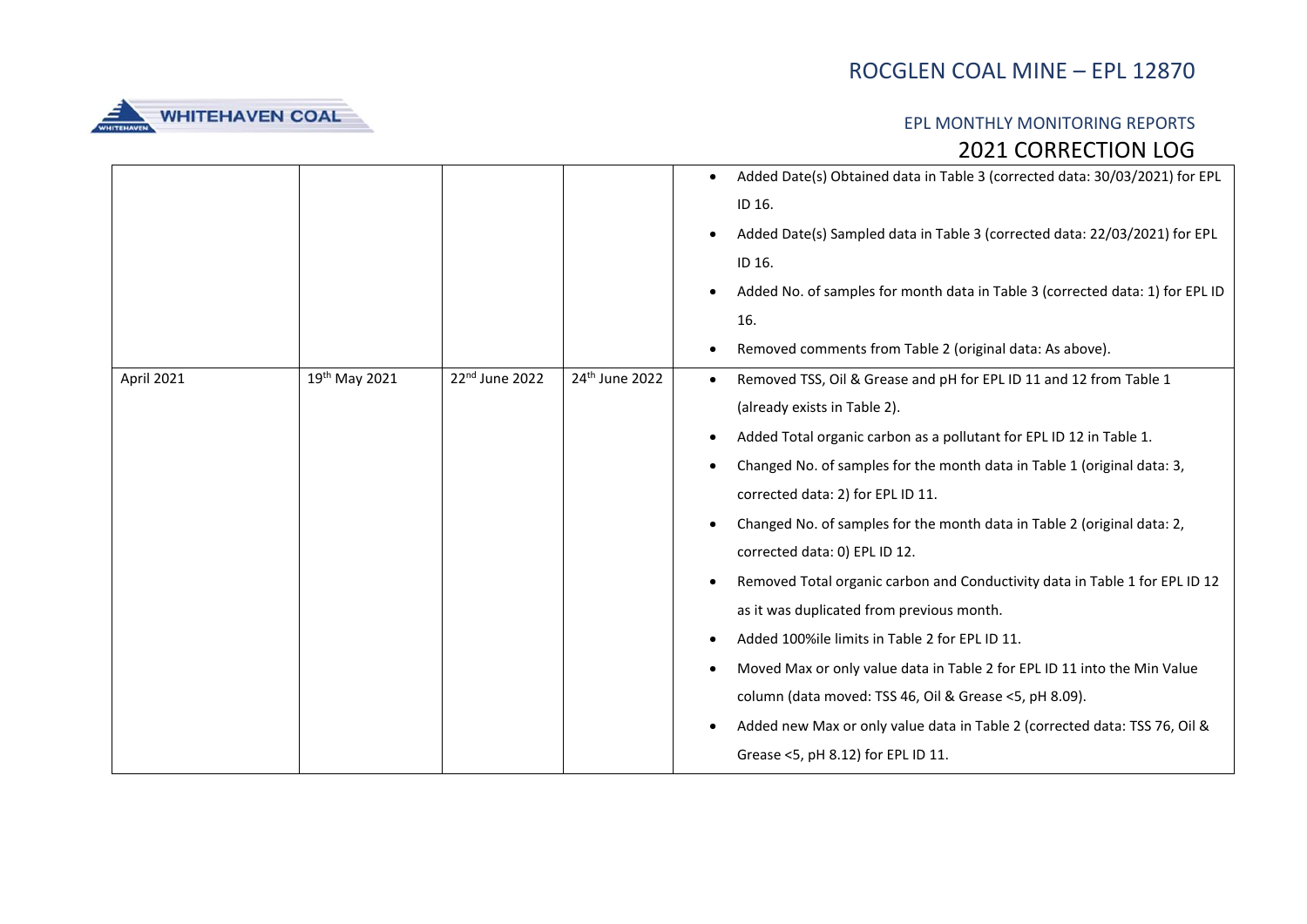

|          |                            |                |                            | Removed data in Table 1 for EPL ID 13, 14 and 15 as it was duplicated from<br>$\bullet$ |
|----------|----------------------------|----------------|----------------------------|-----------------------------------------------------------------------------------------|
|          |                            |                |                            | previous month.                                                                         |
|          |                            |                |                            | Changed Date(s) Sampled data in Table 2 (original data: various, corrected<br>$\bullet$ |
|          |                            |                |                            | data: 13/04/2021 and 21/04/2021) for EPL ID 11.                                         |
| May 2021 | 18 <sup>th</sup> June 2021 | 22nd June 2022 | 24 <sup>th</sup> June 2022 | Removed TSS, Oil & Grease and pH for EPL ID 11 and 12 from Table 1                      |
|          |                            |                |                            | (already exists in Table 2).                                                            |
|          |                            |                |                            | Added Total organic carbon as a pollutant for EPL ID 12 in Table 1.                     |
|          |                            |                |                            | Added No. of Samples for the Month data in Table 1 (corrected data: 1) for              |
|          |                            |                |                            | EPL ID 12.                                                                              |
|          |                            |                |                            | Added Date(s) Obtained data in Table 1 (corrected data: 10/05/2021) for EPL             |
|          |                            |                |                            | ID 12.                                                                                  |
|          |                            |                |                            | Added Date(s) Sampled data in Table 1 (corrected data: 3/05/2021) for EPL               |
|          |                            |                |                            | ID 12.                                                                                  |
|          |                            |                |                            | Added Max or Only Value data for Conductivity Pollutant in Table 1                      |
|          |                            |                |                            | (corrected data: 354) for EPL ID 12.                                                    |
|          |                            |                |                            | Added Max or Only Value data for Total organic carbon Pollutant in Table 1              |
|          |                            |                |                            | (corrected data: 1) for EPL ID 12.                                                      |
|          |                            |                |                            | Added No. of Samples for the Month data in Table 2 (corrected data: 1) for              |
|          |                            |                |                            | EPL ID 12.                                                                              |
|          |                            |                |                            | Added Date(s) Obtained data in Table 2 (corrected data: 10/05/2021) for EPL             |
|          |                            |                |                            | ID 12.                                                                                  |
|          |                            |                |                            |                                                                                         |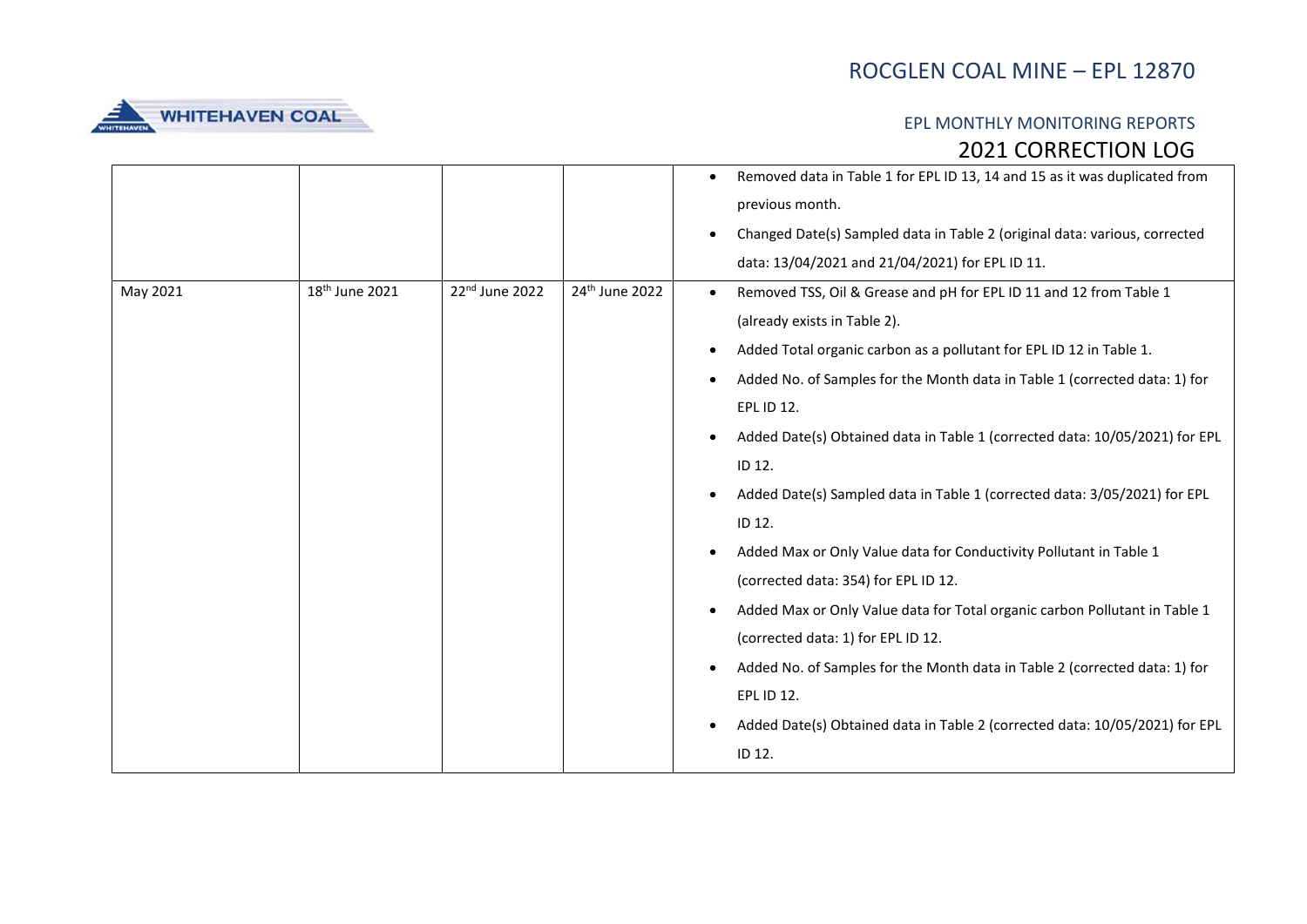

|           |                            |                            |                            | Added Date(s) Sampled data in Table 2 (corrected data: 3/05/2021) for EPL                |
|-----------|----------------------------|----------------------------|----------------------------|------------------------------------------------------------------------------------------|
|           |                            |                            |                            | ID 12.                                                                                   |
|           |                            |                            |                            | Added Max or Only Value data for TSS Pollutant in Table 2 (corrected data:               |
|           |                            |                            |                            | 46) for EPL ID 12.                                                                       |
|           |                            |                            |                            | Added Max or Only Value data for Oil & Grease Pollutant in Table 2                       |
|           |                            |                            |                            | (corrected data: <5) for EPL ID 12.                                                      |
|           |                            |                            |                            | Added Max or Only Value data for pH Pollutant in Table 2 (corrected data:                |
|           |                            |                            |                            | 8.09) for EPL ID 12.                                                                     |
|           |                            |                            |                            | Changed Monitoring Frequency in Table 2 (original data: Special Frequency                |
|           |                            |                            |                            | 2**, corrected data: Special Frequency 1*) for EPL ID 11 and 12.                         |
|           |                            |                            |                            | Changed No. of Samples for the Month data in Table 3 (Original data: -,                  |
|           |                            |                            |                            | corrected data: 1) for EPL ID 16.                                                        |
| June 2021 | 19 <sup>th</sup> July 2021 | 22 <sup>nd</sup> June 2022 | 24 <sup>th</sup> June 2022 | Changed Date(s) Sampled data in Table 1 (original data: 13/05/21, corrected<br>$\bullet$ |
|           |                            |                            |                            | data: 10/06/2021) for EPL ID 4 and 6.                                                    |
|           |                            |                            |                            | Changed Date(s) Obtained in Table 1 (original data: 25/05/21, corrected                  |
|           |                            |                            |                            | data: 29/07/2021) for EPL ID 4 and 6.                                                    |
|           |                            |                            |                            | Changed Date(s) Obtained in Table 1 (original data: 11/06/2021, corrected                |
|           |                            |                            |                            | data: 8/07/2021) for EPL ID.                                                             |
|           |                            |                            |                            | Changed Min data in Table 1 (original data: 0.1, corrected data: 0.05) for EPL           |
|           |                            |                            |                            | ID 10.                                                                                   |
|           |                            |                            |                            | Changed Mean data in Table 1 (original data: 3.22, corrected data: 1.98) for             |
|           |                            |                            |                            | <b>EPL ID 10.</b>                                                                        |
|           |                            |                            |                            |                                                                                          |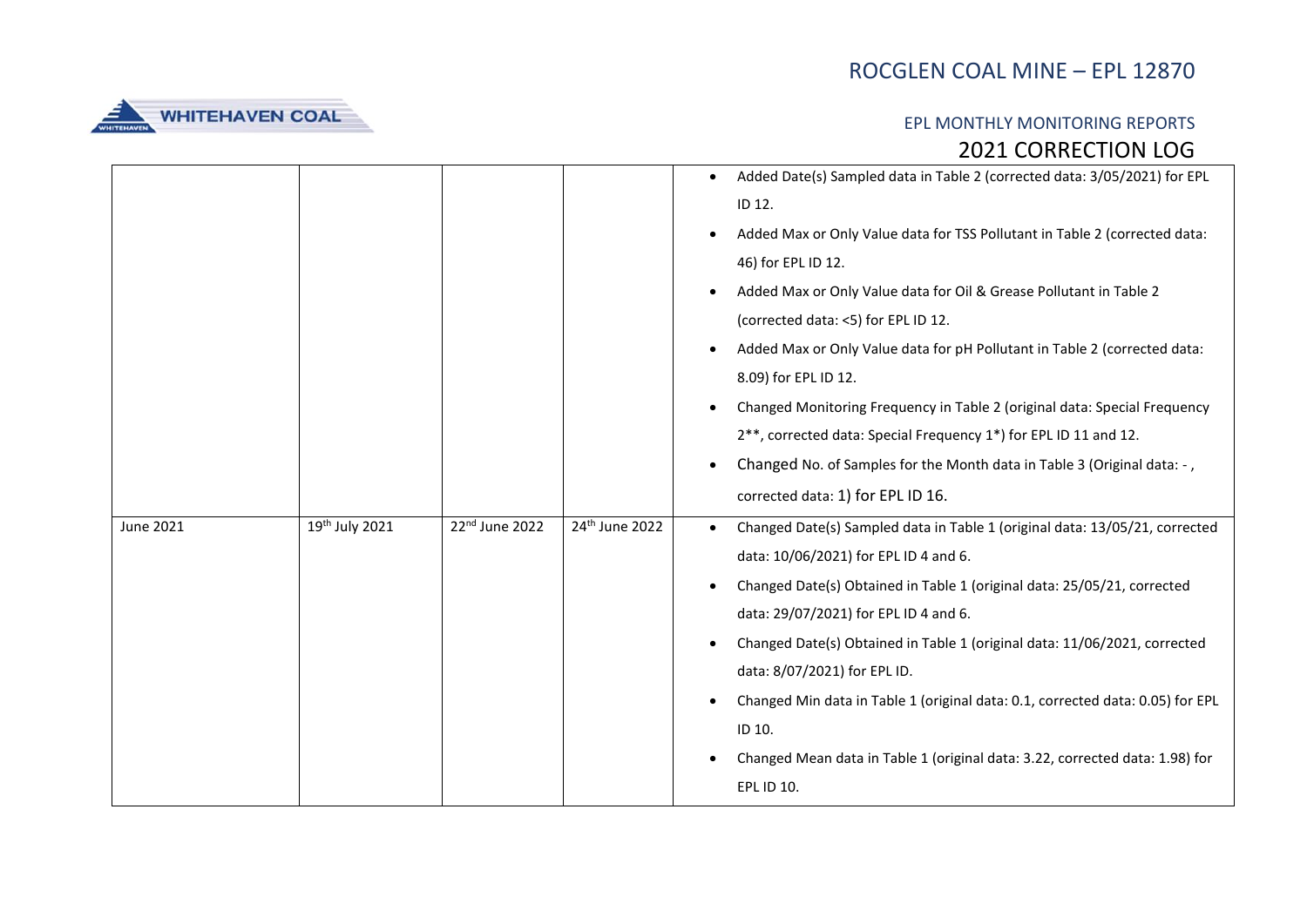

|  |  | Changed Median data in Table 1 (original data: 0.2, corrected data: 0.05) for  |
|--|--|--------------------------------------------------------------------------------|
|  |  | EPL ID 10.                                                                     |
|  |  | Changed Max data in Table 1 (original data: 14.2, corrected data: 8.8) for EPL |
|  |  | ID 10.                                                                         |
|  |  | Removed TSS, Oil & Grease and pH for EPL ID 11 and 12 from Table 1             |
|  |  | (already exists in Table 2).                                                   |
|  |  | Added Total organic carbon as a pollutant for EPL ID 12 in Table 1.            |
|  |  | Changed Monitoring Frequency in Table 2 (original data: Special Frequency      |
|  |  | 2**, corrected data: Special Frequency 1*) for EPL ID 11 and 12.               |
|  |  | Added No. of Samples for the Month data in Table 1 (corrected data: 1) for     |
|  |  | EPL ID 11.                                                                     |
|  |  | Added Date(s) Sampled data in Table 1 (corrected data: 10/06/2021) for EPL     |
|  |  | ID 11.                                                                         |
|  |  | Added Date(s) Obtained data in Table 1 (corrected data: 18/06/2021) for EPL    |
|  |  | ID 11.                                                                         |
|  |  | Added Max or only Value data for Conductivity pollutant in Table 1             |
|  |  | (corrected data: 416) for EPL ID 11.                                           |
|  |  | Added Max or only Value data for Total Organic Carbon pollutant in Table 1     |
|  |  | (corrected data: 1) for EPL ID 11.                                             |
|  |  | Removed monitoring data in Table 3 for EPL ID 16 (duplicated data from         |
|  |  | previous month).                                                               |
|  |  |                                                                                |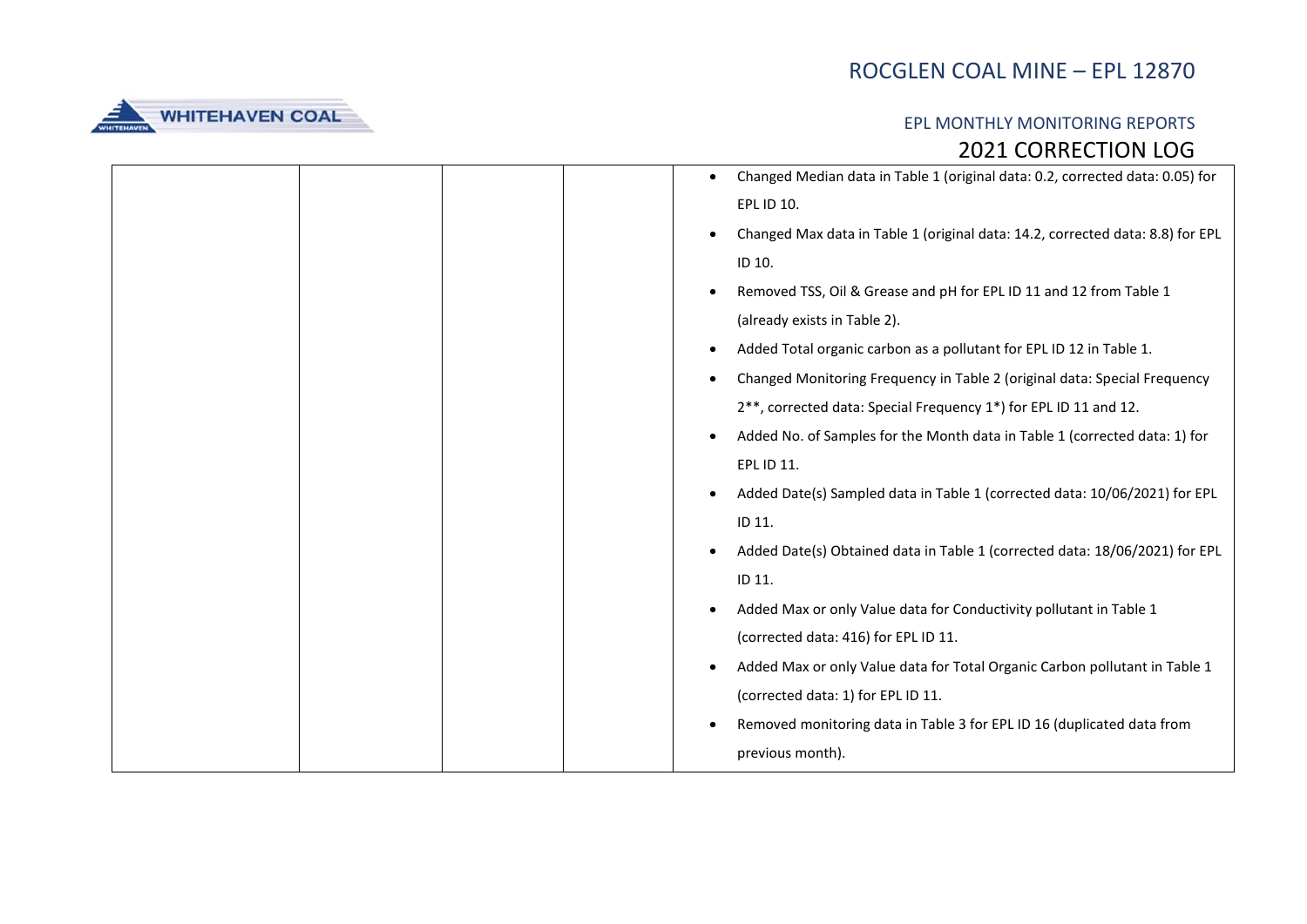

|                  |                                    |                |                | Added No. of Samples for the Month data in Table 1 (corrected data: 1) for<br>EPL ID 13, 14 and 15.<br>Added Date(s) Sampled data in Table 1 (corrected data: 10/06/2021) for EPL<br>ID 13, 14 and 15.<br>Added Date(s) Obtained data in Table 1 (corrected data: 18/06/2021) EPL ID<br>13, 14 and 15.<br>Changed comment in Table 2 (original data: No limit for TSS in Wet weather<br>discharge, corrected data: Rainfall well exceeded 38.4mm).                                                                                                                                             |
|------------------|------------------------------------|----------------|----------------|------------------------------------------------------------------------------------------------------------------------------------------------------------------------------------------------------------------------------------------------------------------------------------------------------------------------------------------------------------------------------------------------------------------------------------------------------------------------------------------------------------------------------------------------------------------------------------------------|
| <b>July 2021</b> | 19th August 2021                   | 22nd June 2022 | 24th June 2022 | Removed TSS, Oil & Grease and pH for EPL ID 11 and 12 from Table 1<br>$\bullet$<br>(already exists in Table 2).<br>Added Total organic carbon as a pollutant for EPL ID 12 in Table 1.<br>Changed Monitoring Frequency in Table 2 (original data: Special Frequency<br>2**, corrected data: Special Frequency 1*) for EPL ID 11 and 12.                                                                                                                                                                                                                                                        |
| August 2021      | 20 <sup>th</sup> September<br>2021 | 22nd June 2022 | 24th June 2022 | Removed TSS, Oil & Grease and pH for EPL ID 11 and 12 from Table 1<br>(already exists in Table 2).<br>Added Total organic carbon as a pollutant for EPL ID 12 in Table 1.<br>Changed Monitoring Frequency in Table 2 (original data: Special Frequency<br>2 <sup>**</sup> , corrected data: Special Frequency 1 <sup>*</sup> ) for EPL ID 11 and 12.<br>Changed Date(s) Sampled data in Table 1 (original data: 16/08/2021,<br>corrected data: 12/08/2021) for EPL ID 4 and 6.<br>Changed No. of Samples for the Month data in Table 1 (original data: 5,<br>corrected data: 6) for EPL ID 10. |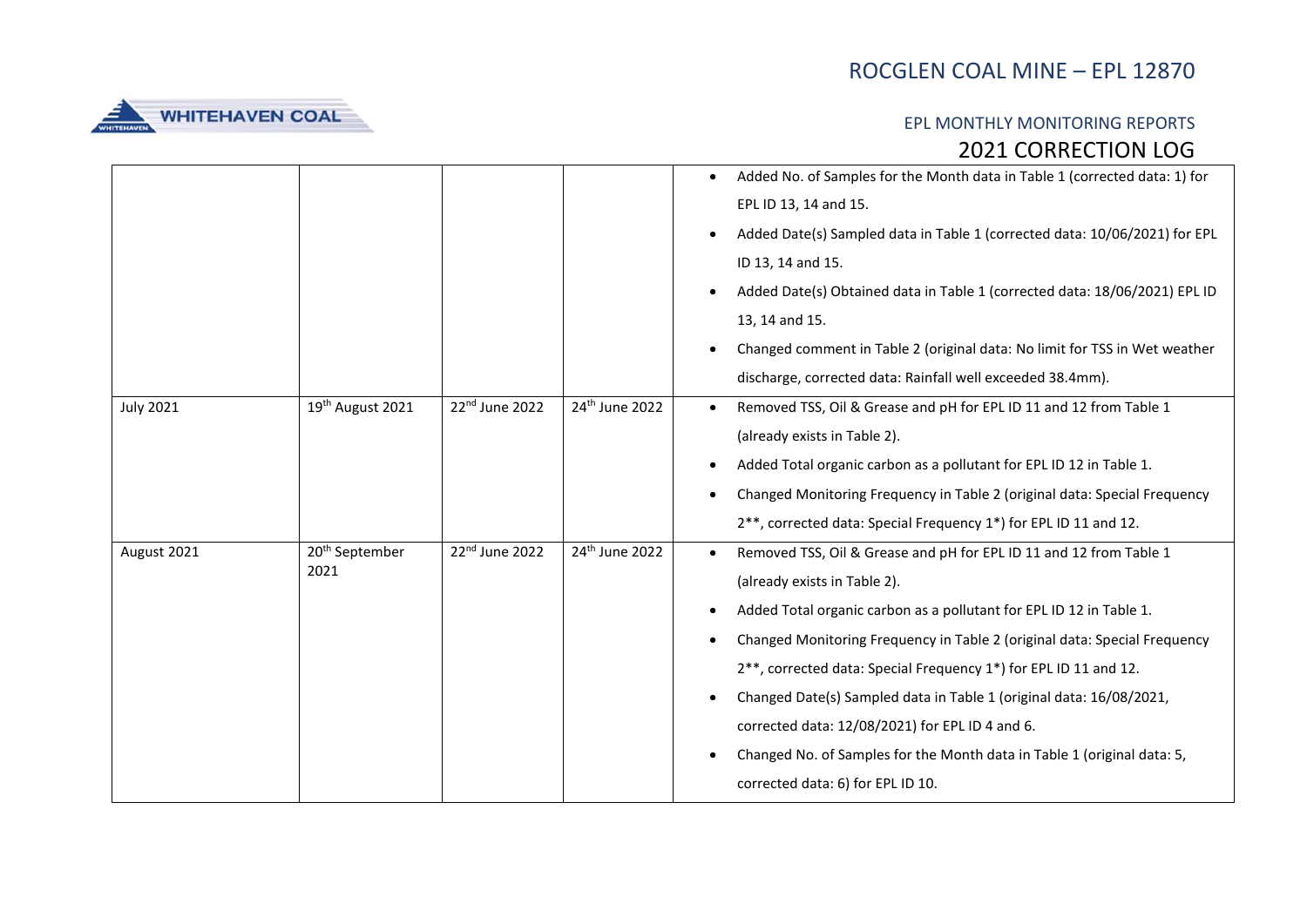

|                |                   |                |                | Changed Date(s) Obtained data in Table 1 (original data: 05/09/2021,<br>corrected data: 16/09/2021) for EPL ID 10.<br>Added No. of Samples for the Month data in Table 1 (corrected data: 1) for<br><b>EPL ID 15.</b><br>Added Date(s) Sampled data in Table 1 (corrected data: 23/08/2021) for EPL<br>ID 15.<br>Added Date(s) Obtained data in Table 1 (corrected data: 13/09/2021) EPL ID<br>15.                                                                                                                                                                                                                                                                                                                                                                                                                                                           |
|----------------|-------------------|----------------|----------------|--------------------------------------------------------------------------------------------------------------------------------------------------------------------------------------------------------------------------------------------------------------------------------------------------------------------------------------------------------------------------------------------------------------------------------------------------------------------------------------------------------------------------------------------------------------------------------------------------------------------------------------------------------------------------------------------------------------------------------------------------------------------------------------------------------------------------------------------------------------|
| September 2021 | 19th October 2021 | 22nd June 2022 | 24th June 2022 | Removed TSS, Oil & Grease and pH for EPL ID 11 and 12 from Table 1<br>(already exists in Table 2).<br>Added Total organic carbon as a pollutant for EPL ID 12 in Table 1.<br>Changed Monitoring Frequency in Table 2 (original data: Special Frequency<br>2**, corrected data: Special Frequency 1*) for EPL ID 11 and 12.<br>Removed discharge data for EPL ID 11 in Table 1 (data relates to EPL ID 12<br>discharge).<br>Added No. of Samples for the Month data in Table 1 and Table 2 (corrected<br>data: 1) for EPL ID 12.<br>Added Date(s) Sampled data in Table 1 and Table 2 (corrected data:<br>17/09/2021) for EPL ID 12.<br>Added Date(s) Obtained data in Table 1 and Table 2 (corrected data:<br>27/09/2021) EPL ID 12.<br>Added Max or only Value data in Table 2 for TSS, Oil & Grease and pH<br>(corrected data: 22, <5, 7.7) for EPL ID 12. |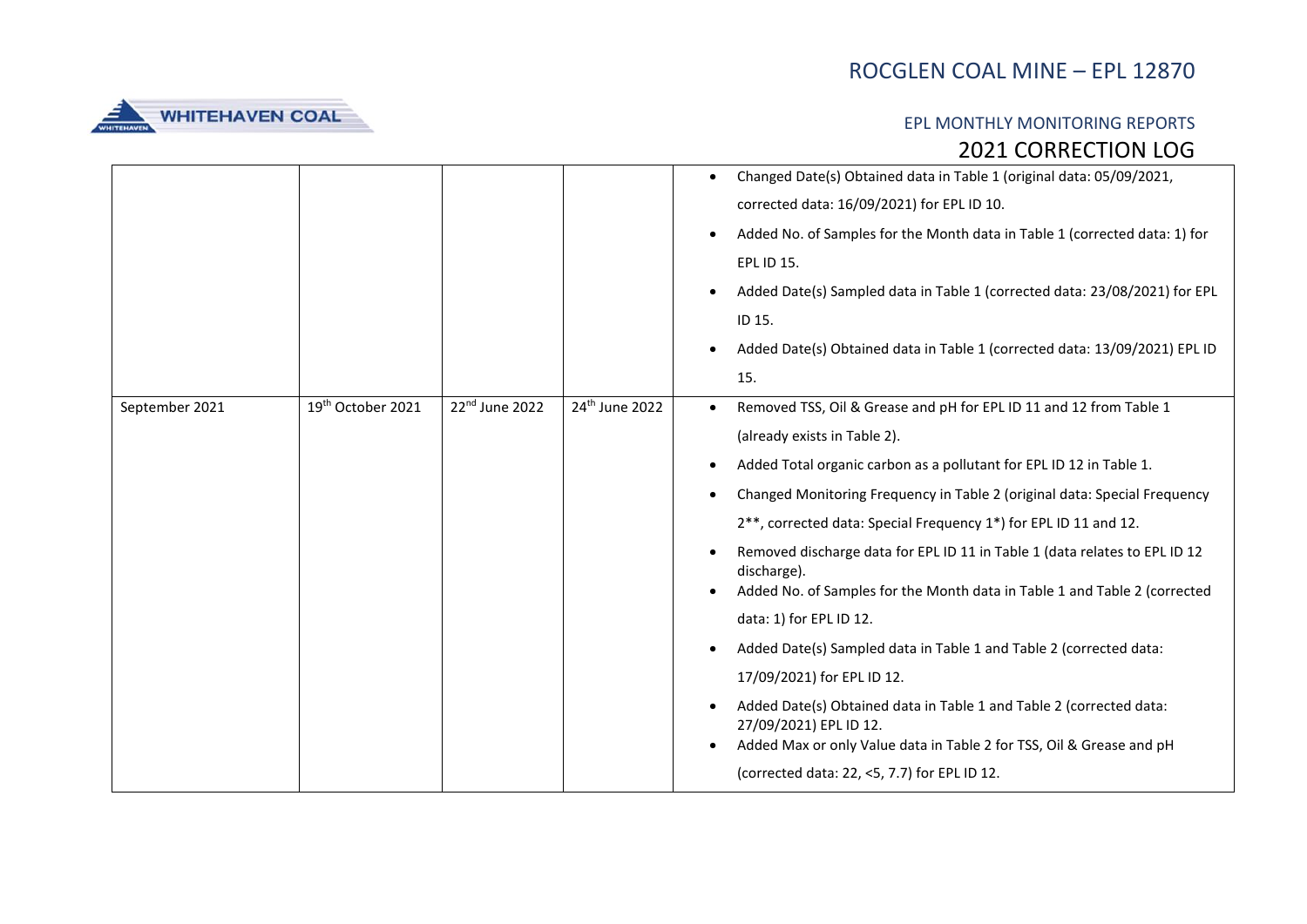

|              |                           |                |                            | Added 100%ile Limit data in Table 2 for TSS, Oil & Grease and pH (corrected    |
|--------------|---------------------------|----------------|----------------------------|--------------------------------------------------------------------------------|
|              |                           |                |                            | data: 50, 10, 6.5-8.5) for EP ID 12.                                           |
|              |                           |                |                            | Added exceedance data in Table 2 2 for TSS, Oil & Grease and pH (corrected     |
|              |                           |                |                            | data: No).                                                                     |
|              |                           |                |                            | Added Comment in Table 2 (corrected data: Controlled Discharge) for EPL ID     |
|              |                           |                |                            | 12.                                                                            |
| October 2021 | 19 <sup>th</sup> November | 22nd June 2022 | 24 <sup>th</sup> June 2022 | Removed TSS, Oil & Grease and pH for EPL ID 11 and 12 from Table 1             |
|              | 2021                      |                |                            | (already exists in Table 2).                                                   |
|              |                           |                |                            | Added Total organic carbon as a pollutant for EPL ID 12 in Table 1.            |
|              |                           |                |                            | Changed Monitoring Frequency in Table 2 (original data: Special Frequency      |
|              |                           |                |                            | 2**, corrected data: Special Frequency 1*) for EPL ID 11 and 12.               |
|              |                           |                |                            | Change dNo. of samples for the month data in Table 1 (original data: 5,        |
|              |                           |                |                            | corrected data: 5) for EPL ID 10.                                              |
|              |                           |                |                            | Changed Min data in Table 1 (original data: 3.8, corrected data: 2.1) for EPL  |
|              |                           |                |                            | ID 10.                                                                         |
|              |                           |                |                            | Changed Mean data in Table 1 (original data: 6.4, corrected data: 5.6) for EPL |
|              |                           |                |                            | ID 10.                                                                         |
|              |                           |                |                            | Changed Median data in Table 1 (original data: 7.1, corrected data: 6.7) for   |
|              |                           |                |                            | EPL ID 10.                                                                     |
|              |                           |                |                            | Added max data in Table 1 (corrected data: 7.7) for EPL ID 10.                 |
|              |                           |                |                            | Changed No. of Samples for the Month data in Table 1 and Table 2 (original     |
|              |                           |                |                            | data: 1, corrected data: 2) for EPL ID 11.                                     |
|              |                           |                |                            |                                                                                |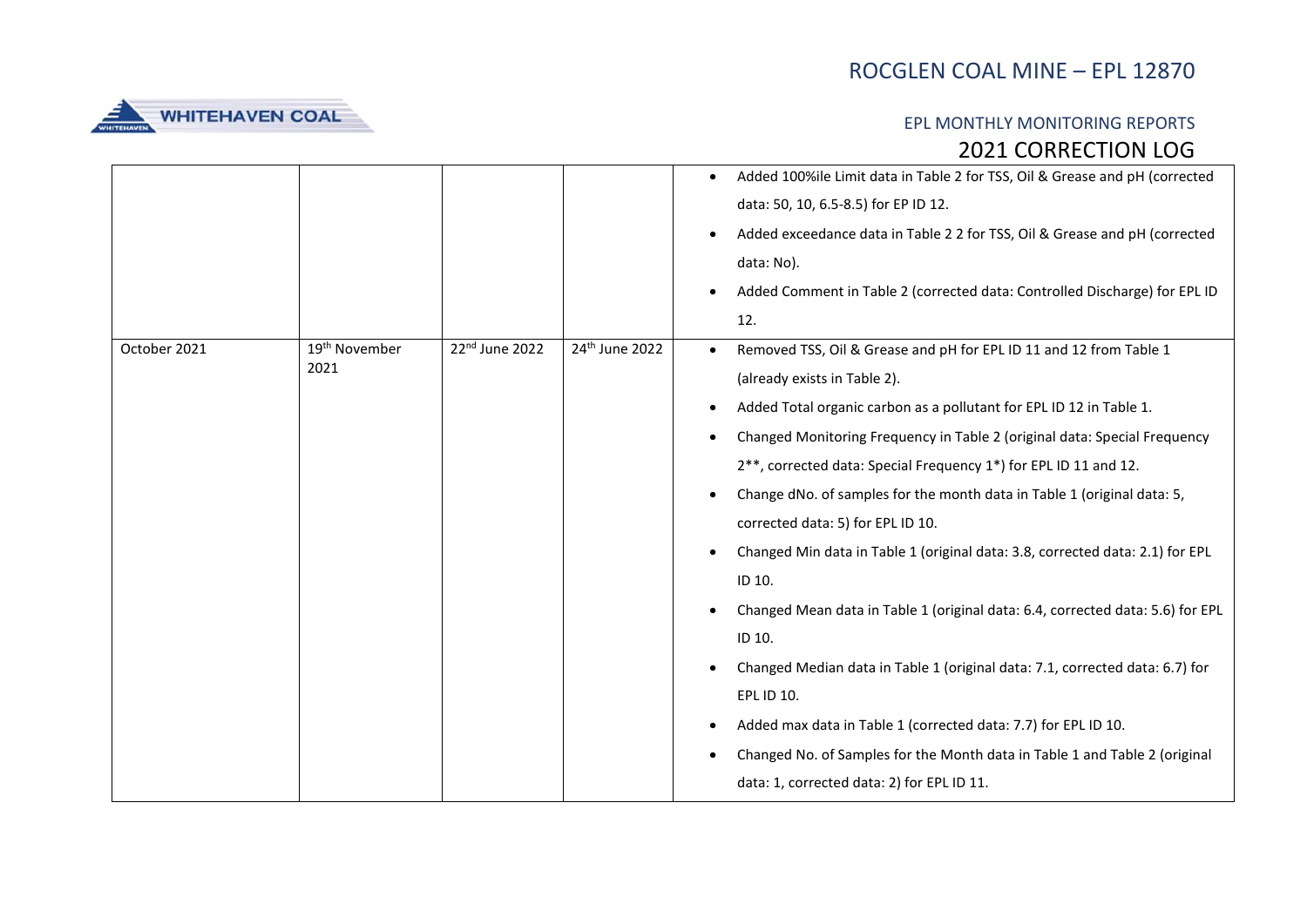

|  |  | Changed Date(s) Sampled data in Table 1 and Table 2 (original data:           |
|--|--|-------------------------------------------------------------------------------|
|  |  | 25/10/2021, corrected data: 13/10/2021 and 25/10/2021) for EPL ID 11.         |
|  |  | Changed Date(s) Obtained data in Table 1 and Table 2 (original data:          |
|  |  | 29/10/2021, corrected data: 22/10/2021 and 29/10/2021) for EPL ID 11.         |
|  |  | Added Min data for Conductivity pollutant in Table 1 (corrected data: 218)    |
|  |  | for EPL ID 11.                                                                |
|  |  | Added Mean data for Conductivity pollutant in Table 1 (corrected data: 369)   |
|  |  | for EPL ID 11.                                                                |
|  |  | Added Median data for Conductivity pollutant in Table 1 (corrected data:      |
|  |  | 369) for EPL ID 11.                                                           |
|  |  | Added Min data for Total Organic Carbon pollutant in Table 1 (corrected       |
|  |  | data: 2) for EPL ID 11.                                                       |
|  |  | Added Mean data for Total Organic Carbon pollutant in Table 1 (corrected      |
|  |  | data: 8.50) for EPL ID 11.                                                    |
|  |  | Added Median data for Total Organic Carbon pollutant in Table 1 (corrected    |
|  |  | data: 8.50) for EPL ID 11.                                                    |
|  |  | Changed Max or Only Value data for Total Organic Carbon pollutant in Table    |
|  |  | 1 (original data: 2, corrected data: 15) for EPL ID 11.                       |
|  |  | Added Min data for TSS pollutant in Table 2 (corrected data: <5) for EPL ID   |
|  |  | 11.                                                                           |
|  |  | Added Min data for Oil & Grease pollutant in Table 2 (corrected data: <5) for |
|  |  | EPL ID 11.                                                                    |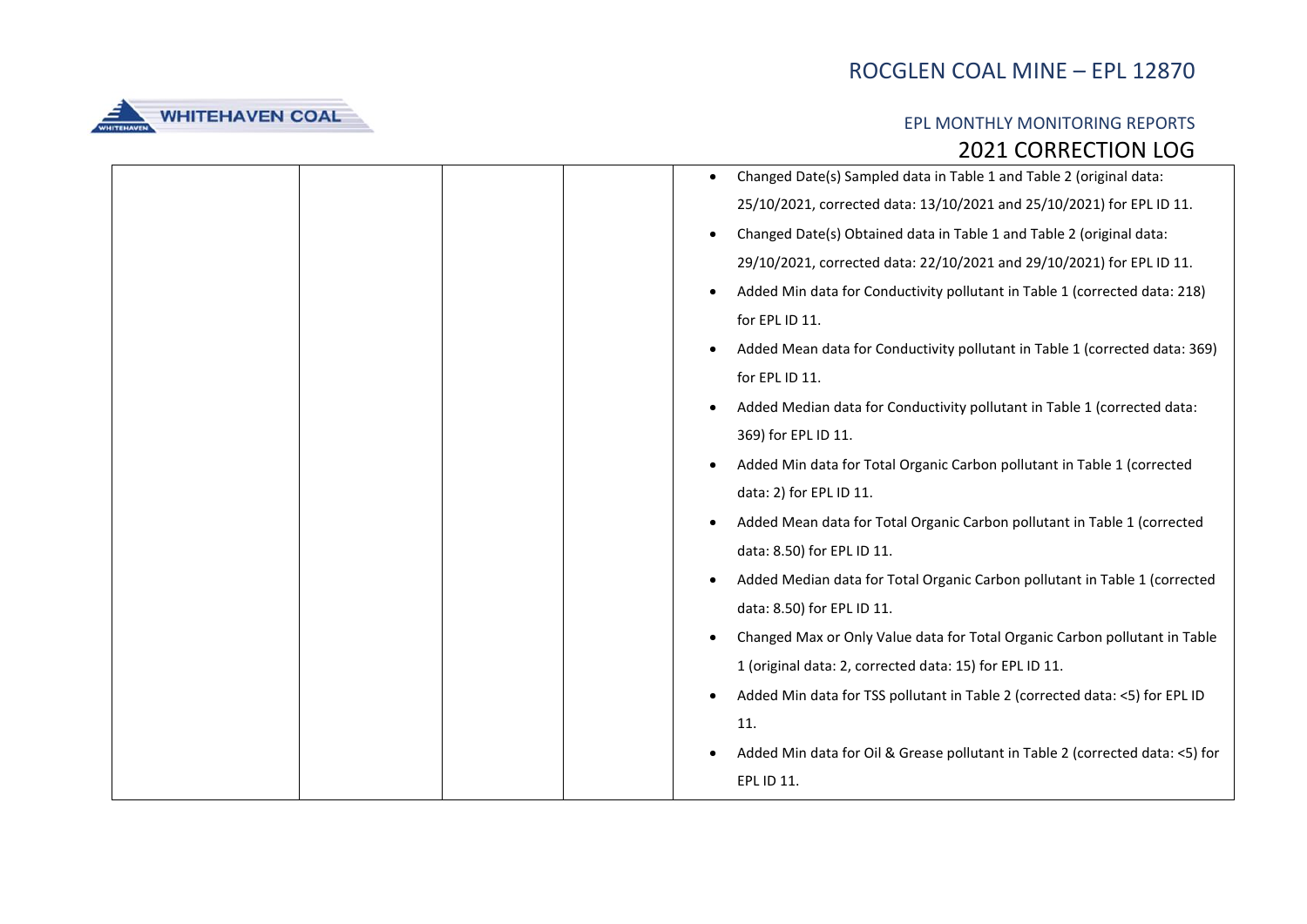

|               |                                   |                |                | Added Min data for pH pollutant in Table 2 (corrected data: 6.91) for EPL ID<br>$\bullet$<br>11.<br>Changed Max or Only Value data for pH pollutant in Table 2 (original data:<br>6.91, corrected data: 6.89) for EPL ID 11.<br>Added 100%ile data in Table 2 (corrected data: No) for EPL ID 11.<br>Added comments to Table 2 (corrected data: 1 Controlled Discharge and<br>1 Uncontrolled Discharge) for EPL ID 11.                                                                                                                                                                                                                                                                                                                                                                                                                                                        |
|---------------|-----------------------------------|----------------|----------------|-------------------------------------------------------------------------------------------------------------------------------------------------------------------------------------------------------------------------------------------------------------------------------------------------------------------------------------------------------------------------------------------------------------------------------------------------------------------------------------------------------------------------------------------------------------------------------------------------------------------------------------------------------------------------------------------------------------------------------------------------------------------------------------------------------------------------------------------------------------------------------|
| November 2021 | 17 <sup>th</sup> December<br>2021 | 22nd June 2022 | 24th June 2022 | Removed TSS, Oil & Grease and pH for EPL ID 11 and 12 from Table 1<br>(already exists in Table 2).<br>Added Total organic carbon as a pollutant for EPL ID 12 in Table 1.<br>Changed Monitoring Frequency in Table 2 (original data: Special Frequency<br>2**, corrected data: Special Frequency 1*) for EPL ID 11 and 12.<br>Changed No. of Samples for the Month data in Table 1 and Table 2 (original<br>data: 1, corrected data: 3) for EPL ID 11.<br>Changed Date(s) Sampled data in Table 1 and Table 2 (original<br>data:19/11/2021, corrected data: 8/11/2021, 19/11/2021, 22/11/2021) for<br>EPL ID 11.<br>Changed Date(s) Obtained data in Table 1 and Table 2 (original data:<br>24/11/2021, corrected data: 16/11/2021, 30/11/2021, 25/11/2021) for EPL<br>ID 11.<br>Added Min data for Conductivity pollutant in Table 1 (corrected data: 335)<br>for EPL ID 11. |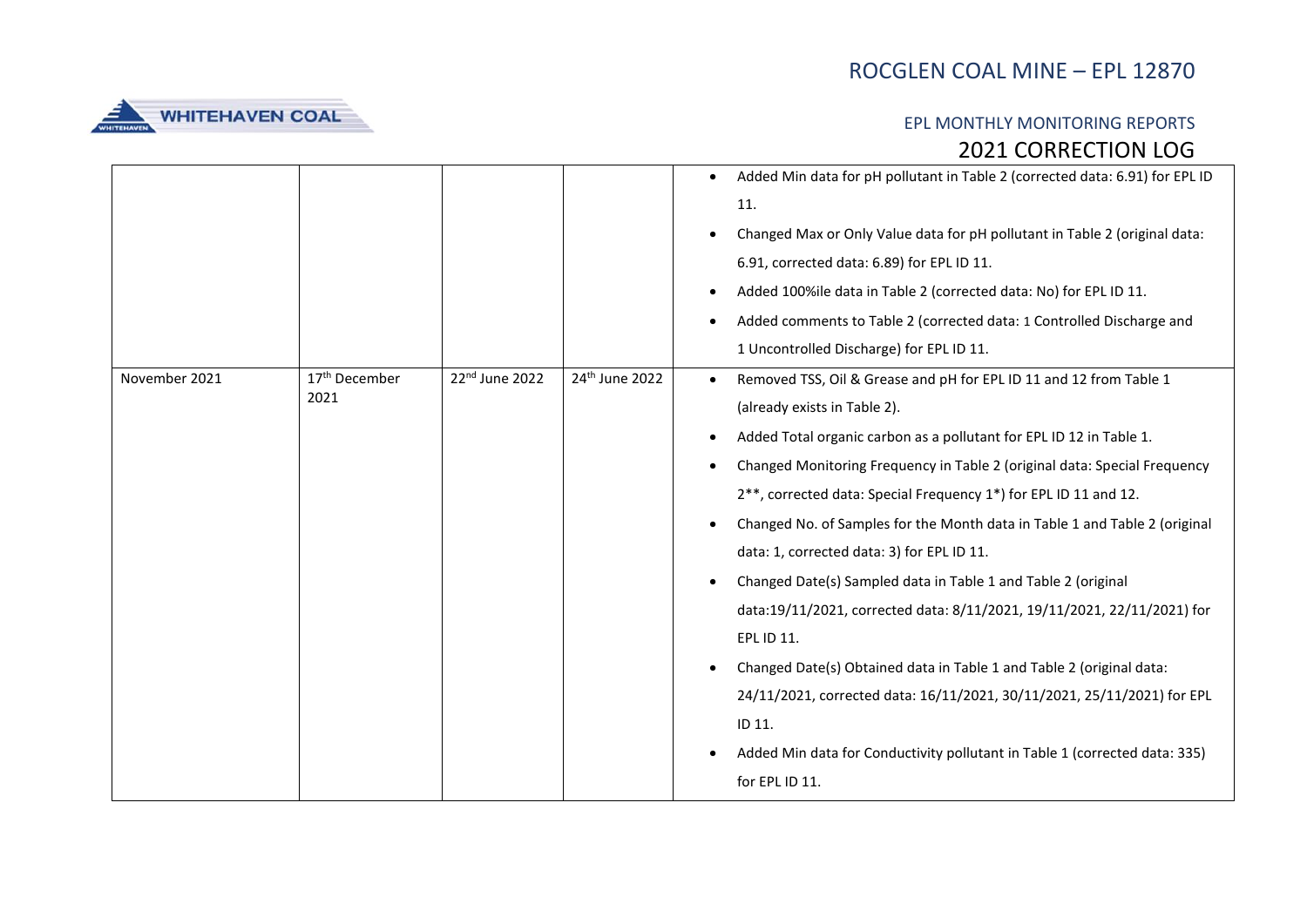

|  |  | Added Mean data for Conductivity pollutant in Table 1 (corrected data: 401) |
|--|--|-----------------------------------------------------------------------------|
|  |  | for EPL ID 11.                                                              |
|  |  | Added Median data for Conductivity pollutant in Table 1 (corrected data:    |
|  |  | 370) for EPL ID 11.                                                         |
|  |  | Added Min data for Total Organic Carbon pollutant in Table 1 (corrected     |
|  |  | data: 2) for EPL ID 11.                                                     |
|  |  | Added Mean data for Total Organic Carbon pollutant in Table 1 (corrected    |
|  |  | data: 5) for EPL ID 11.                                                     |
|  |  | Added Median data for Total Organic Carbon pollutant in Table 1 (corrected  |
|  |  | data: 6) for EPL ID 11.                                                     |
|  |  | Changed Max or Only Value data for Total Organic Carbon pollutant in Table  |
|  |  | 1 (original data: 2, corrected data: 7) for EPL ID 11.                      |
|  |  | Added No. of Samples for the Month data in Table 1 and Table 2 (corrected   |
|  |  | data: 1) for EPL ID 12.                                                     |
|  |  | Added Date(s) Sampled data in Table 1 and Table 2 (corrected data:          |
|  |  | 22/11/2021) for EPL ID 12.                                                  |
|  |  | Added Date(s) Obtained data in Table 1 and Table 2 (corrected data:         |
|  |  | 25/11/2021) for EPL ID 12.                                                  |
|  |  | Added Max or Only Value data for conductivity pollutant in Table 1          |
|  |  | (corrected data: 324) for EPL ID 12.                                        |
|  |  | Added Max or Only Value data for Total Organic Carbon pollutant in Table 1  |
|  |  | (corrected data: 5) for EPL ID 12.                                          |
|  |  |                                                                             |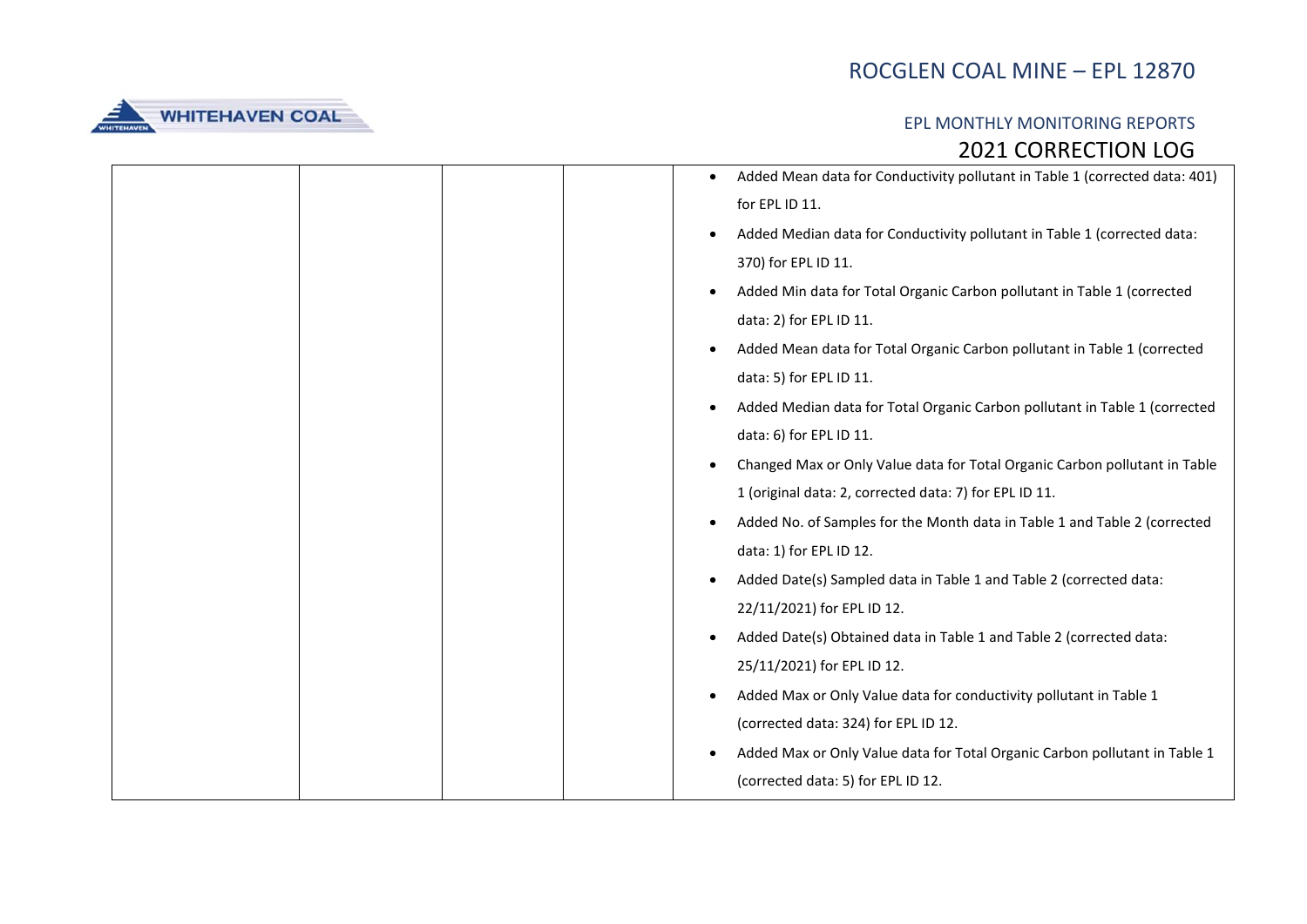

|               |                               |                |                | Changed Min data for TSS pollutant in Table 2 (original data: 4750, corrected |
|---------------|-------------------------------|----------------|----------------|-------------------------------------------------------------------------------|
|               |                               |                |                | data: 16) for EPL ID 11.                                                      |
|               |                               |                |                | Changed Med data for TSS pollutant in Table 2 (original data: 8575, corrected |
|               |                               |                |                | data: 4750) for EPL ID 11.                                                    |
|               |                               |                |                | Changed comments in Table 2 (original data: No limit for TSS in Wet Weather   |
|               |                               |                |                | discharge, corrected data: 1 Controlled and 2 Uncontrolled Discharges) for    |
|               |                               |                |                | EPL ID 11.                                                                    |
|               |                               |                |                | Changed Min data for pH pollutant in Table 2 (original data: 8.04, corrected  |
|               |                               |                |                | data: 7.94) for EPL ID 11.                                                    |
|               |                               |                |                | Changed Med data for pH pollutant in Table 2 (original data: 8.14, corrected  |
|               |                               |                |                | data: 8.04) for EPL ID 11.                                                    |
|               |                               |                |                | Changed comments in Table 2 (original data: No limit for TSS in Wet Weather   |
|               |                               |                |                | discharge, corrected data: 1 Uncontrolled Discharge) for EPL ID 12.           |
| December 2021 | 18 <sup>th</sup> January 2021 | 22nd June 2022 | 24th June 2022 | Removed TSS, Oil & Grease and pH for EPL ID 11 and 12 from Table 1            |
|               |                               |                |                | (already exists in Table 2).                                                  |
|               |                               |                |                | Added Total organic carbon as a pollutant for EPL ID 12 in Table 1.           |
|               |                               |                |                | Changed Monitoring Frequency in Table 2 (original data: Special Frequency     |
|               |                               |                |                | 2**, corrected data: Special Frequency 1*) for EPL ID 11 and 12.              |
|               |                               |                |                | Added No. of Samples for the Month data in Table 1 (corrected data: 1) for    |
|               |                               |                |                | EPL ID 11 and EPL ID 12.                                                      |
|               |                               |                |                | Added Date(s) Sampled data in Table 1 (corrected data: 8/12/2021) for EPL     |
|               |                               |                |                | ID 11 and EPL ID 12.                                                          |